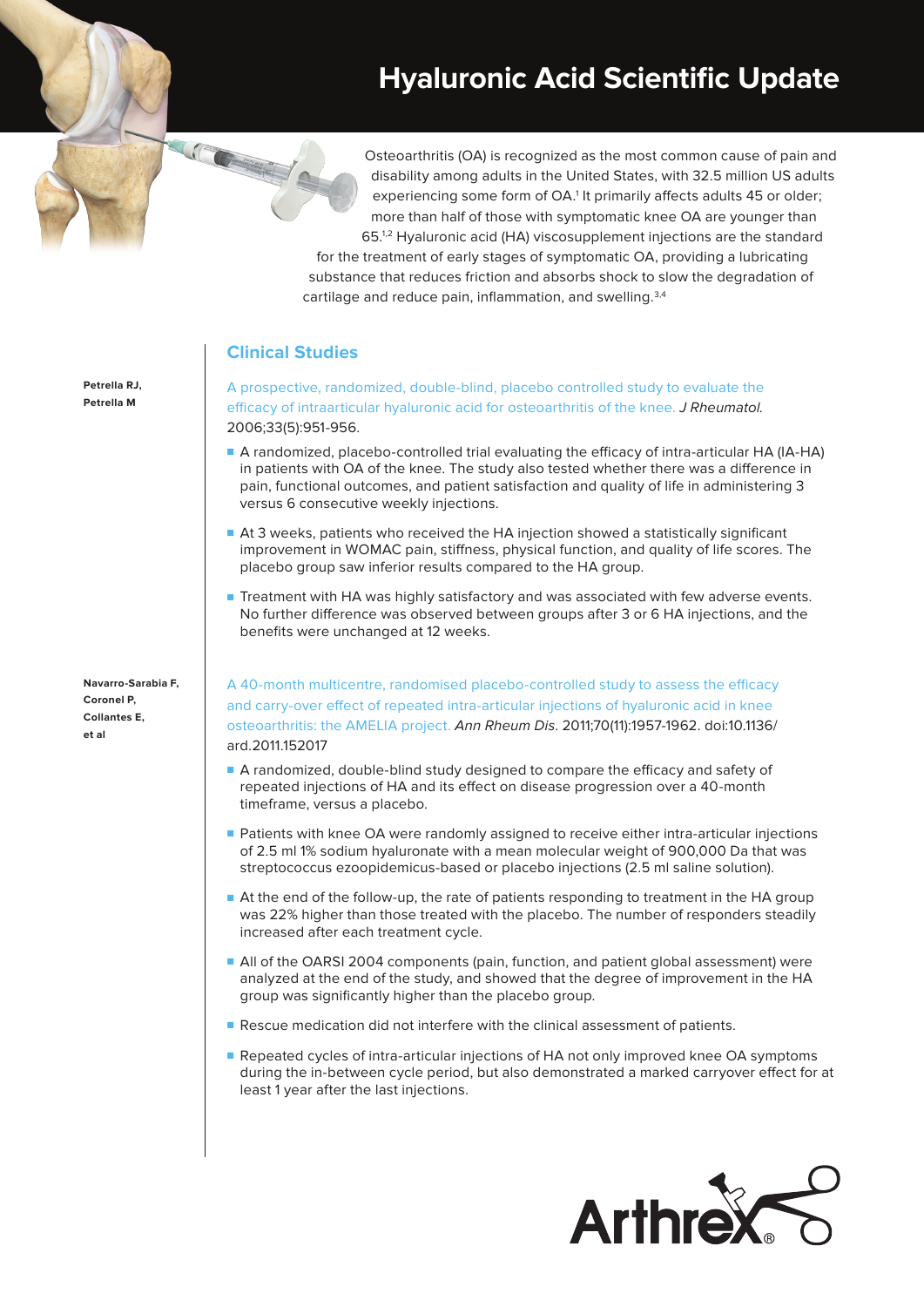**Concoff A, Niazi F, Farrokhyar F, Alyass A, Rosen J, Nicholls M**

**Kirchner M, Marshall D**

**Hummer CD, Angst F, Ngai W, et al**

[Delay to TKA and costs associated with knee osteoarthritis care using intra-articular](https://pubmed.ncbi.nlm.nih.gov/33814937/)  [hyaluronic acid: analysis of an administrative database.](https://pubmed.ncbi.nlm.nih.gov/33814937/) Clin Med Insights Arthritis Musculoskelet Disord. 2021;14:1179544121994092. doi:10.1177/1179544121994092

- A retrospective analysis of 744,734 knee OA patients from a large claims database.
- At 1 year, the total knee arthroplasty (TKA)-free survival rate was 85.8% in patients who had HA injections compared to 74.1% for patients who did not receive HA.
- There was further reduction in TKA necessity in patients who received multiple courses of HA. Patients who received 1 course of HA therapy had a TKA hazard ratio of 0.85. That ratio decreased to 0.55 with 2 courses and to 0.43 with 3 courses, and continued to decline with each subsequent round of treatment.
- Even after patients underwent TKA, those who received HA had significantly lower OA-related health care costs compared to those who did not (\$860 per year versus \$2659 per year).
- HA injections are able to delay the need for TKA and reduce OA-related health care costs.

[A double-blind randomized controlled trial comparing alternate forms of high molecular](https://pubmed.ncbi.nlm.nih.gov/16242361/)  [weight hyaluronan for the treatment of osteoarthritis of the knee.](https://pubmed.ncbi.nlm.nih.gov/16242361/) Osteoarthritis Cartilage. 2006;14(2):154-162. doi:10.1016/j.joca.2005.09.003

- A prospective, multicenter, randomized, double-blind trial evaluating the safety and effectiveness of a high molecular weight HA produced by biological fermentation compared to an avian-derived HA that uses crosslinking to achieve high molecular weight.
- The fermentation-derived HA group experienced a higher WOMAC score improvement from baseline, higher patient satisfactory on the patient global assessment scale, and a lower percentage of patients who required rescue medication.
- The group that received avian-derived HA reported a significantly higher incidence of post-injection effusion, proving fermentation-derived HA has a safety advantage.

[High molecular weight intraarticular hyaluronic acid for the treatment of knee osteoarthritis:](https://bmcmusculoskeletdisord.biomedcentral.com/articles/10.1186/s12891-020-03729-w)  [a network meta-analysis.](https://bmcmusculoskeletdisord.biomedcentral.com/articles/10.1186/s12891-020-03729-w) BMC Musculoskelet Disord. 2020;21(1):702. doi:10.1186/ s12891-020-03729-w

- A network meta-analysis of 14 randomized studies accounting for 2796 patients, comparing the effect of HA molecular weight on clinical outcome.
- HA products with a high molecular weight had a statistically significant reduction in pain, whereas low molecular weight products did not have a statistically significant improvement.
- WOMAC pain scores for high molecular weight HA products crossed the minimal clinically important improvement threshold, while injections with low molecular weight did not.
- High molecular weight HA injections may have superior efficacy compared to low molecular weight injections.